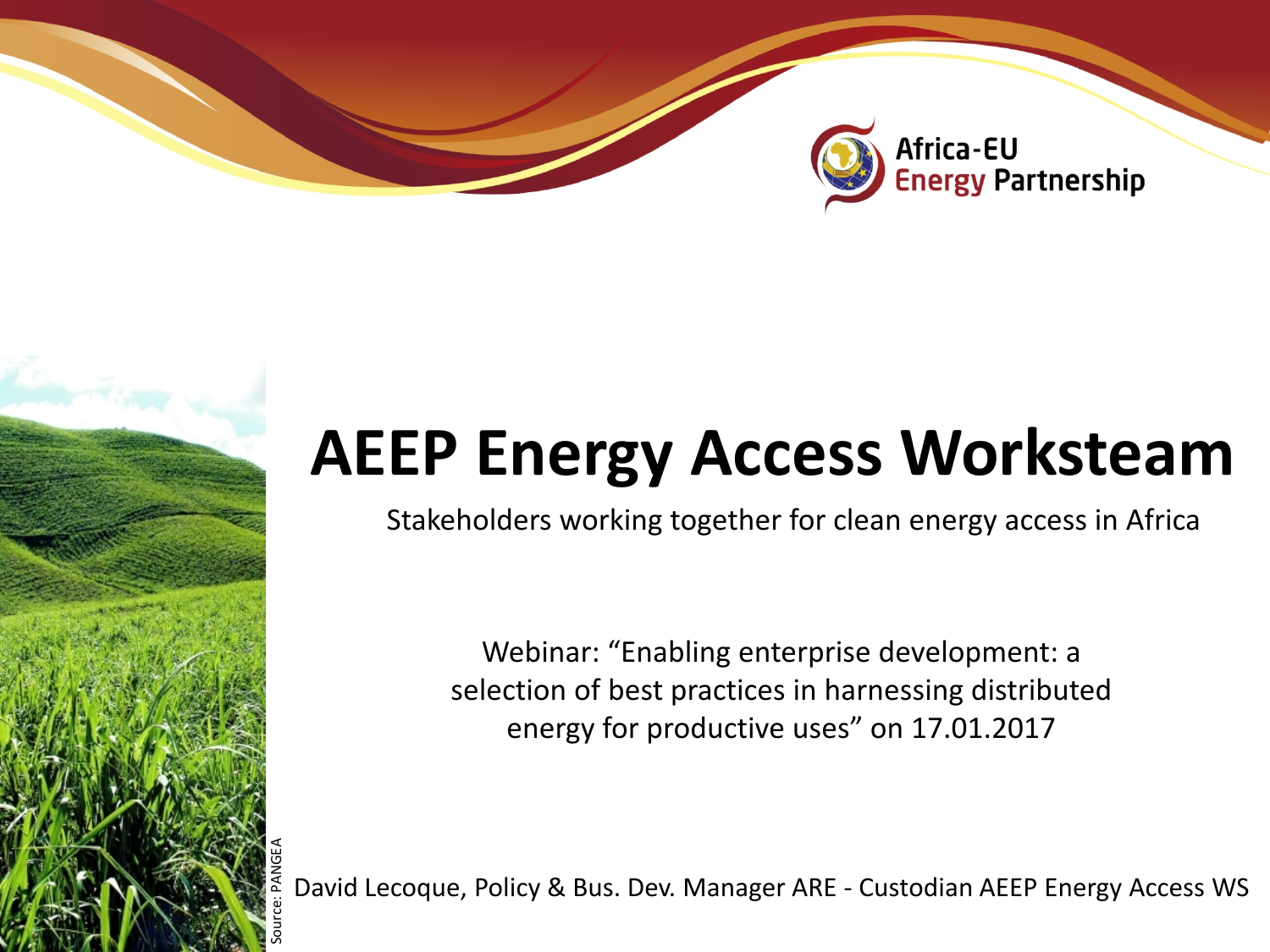# 1. The Africa-EU Energy Partnership (AEEP)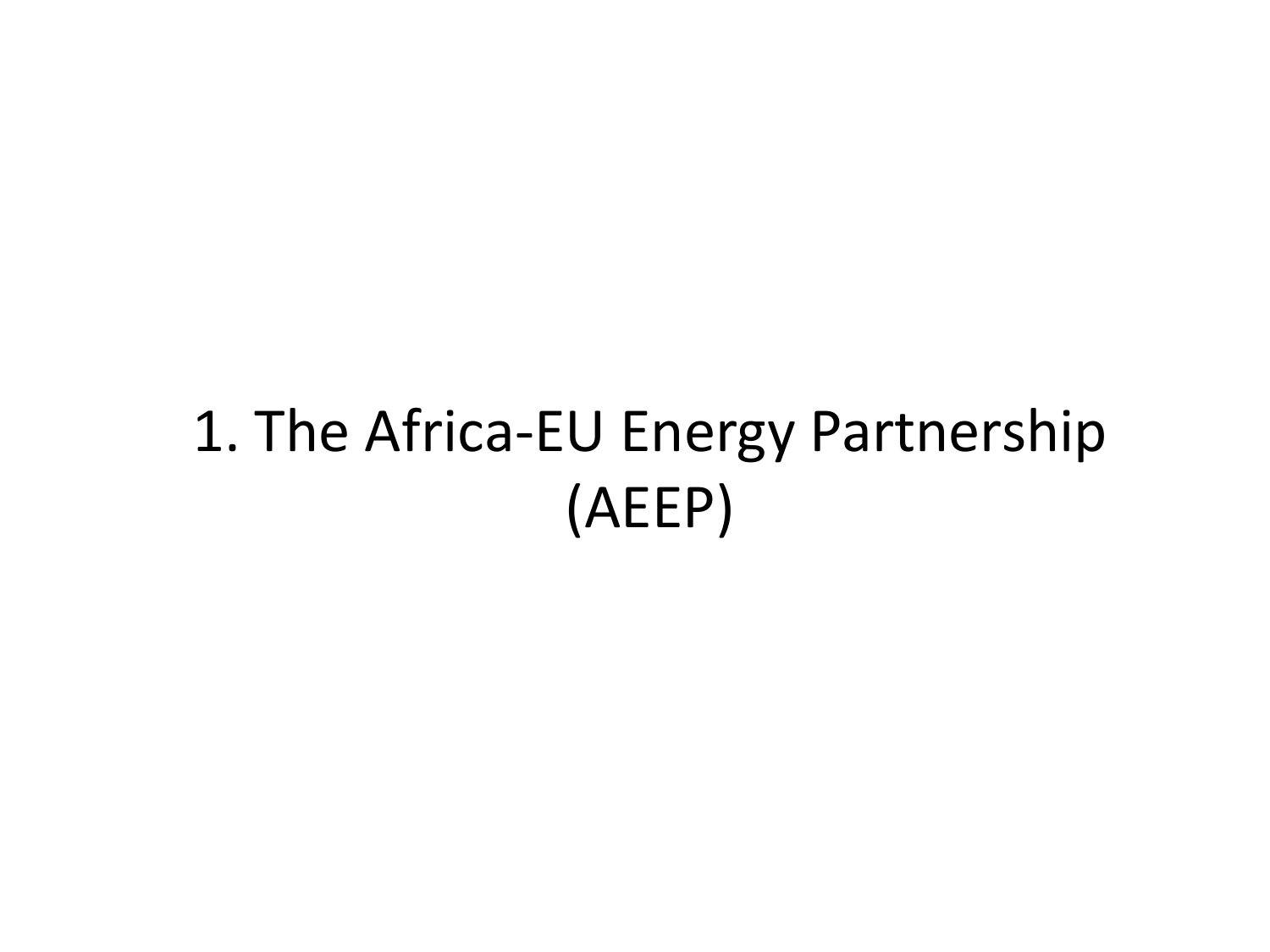### **1. The Africa-EU Energy Partnership (AEEP)**

- AEEP is a long-term framework for **structured political dialogue and cooperation between Africa and the EU on energy** issues of strategic importance
- Objective of the AEEP is **improved access to reliable, secure, affordable, cost-effective, climate friendly and sustainable energy services** for both continents, with a special focus on achieving the SDGs in Africa
- Focus on energy access, energy security, renewable energy, energy efficiency, institutional capacity building and scaling-up investment
- AEEP initiatives contribute to existing national, regional and continental energy objectives and strategies in Africa, and take into account social and environmental standards

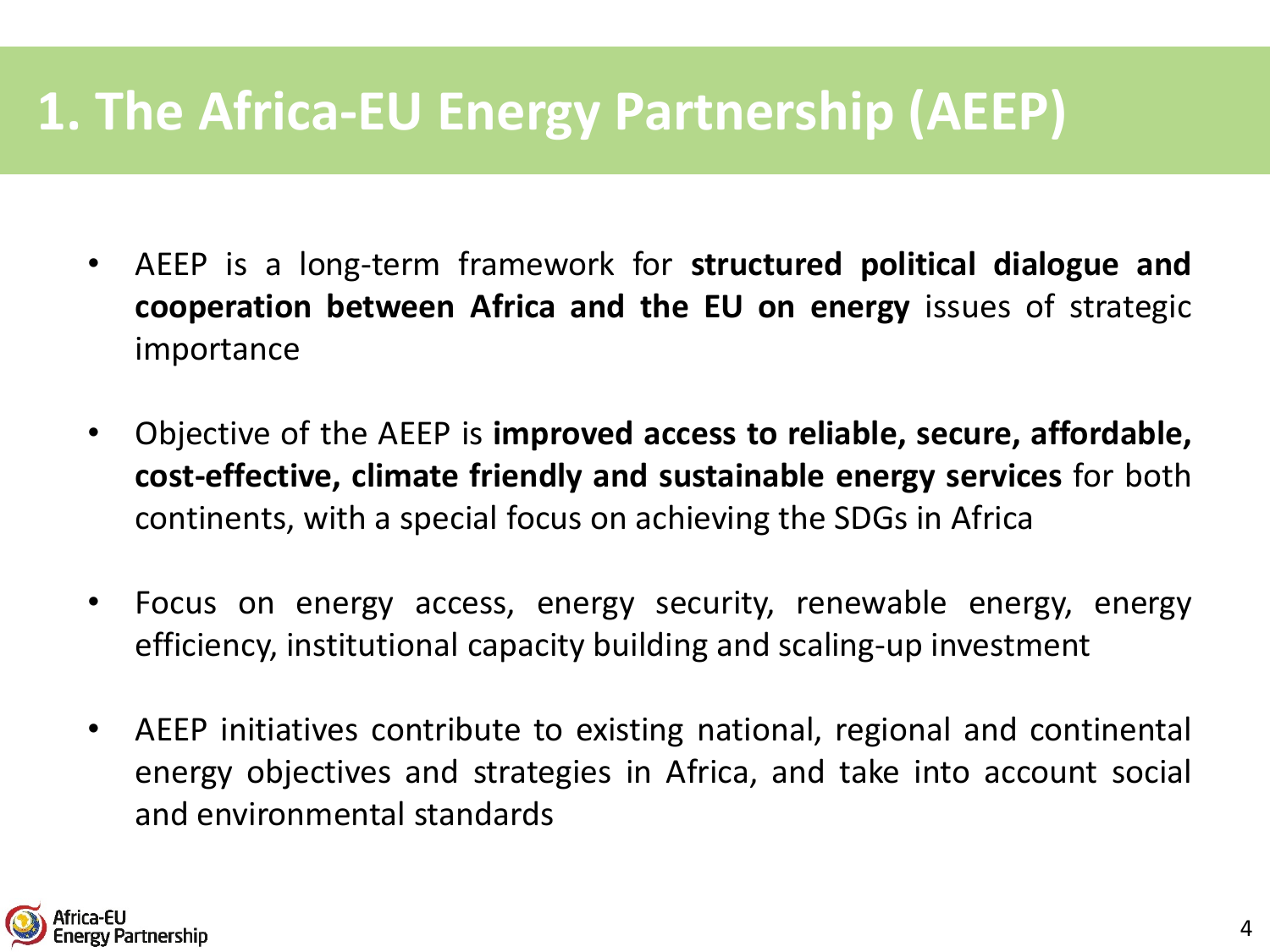## **1. The Africa-EU Energy Partnership (AEEP)**

AEEP Energy Access target is to **bring access to modern and sustainable energy services to at least an additional 100 million Africans**, by:

- Focusing on self-sustainable business models
- Providing energy for basic services (health, education, water, communication)
- Powering productive activities
- Providing safe and sustainable energy services to households

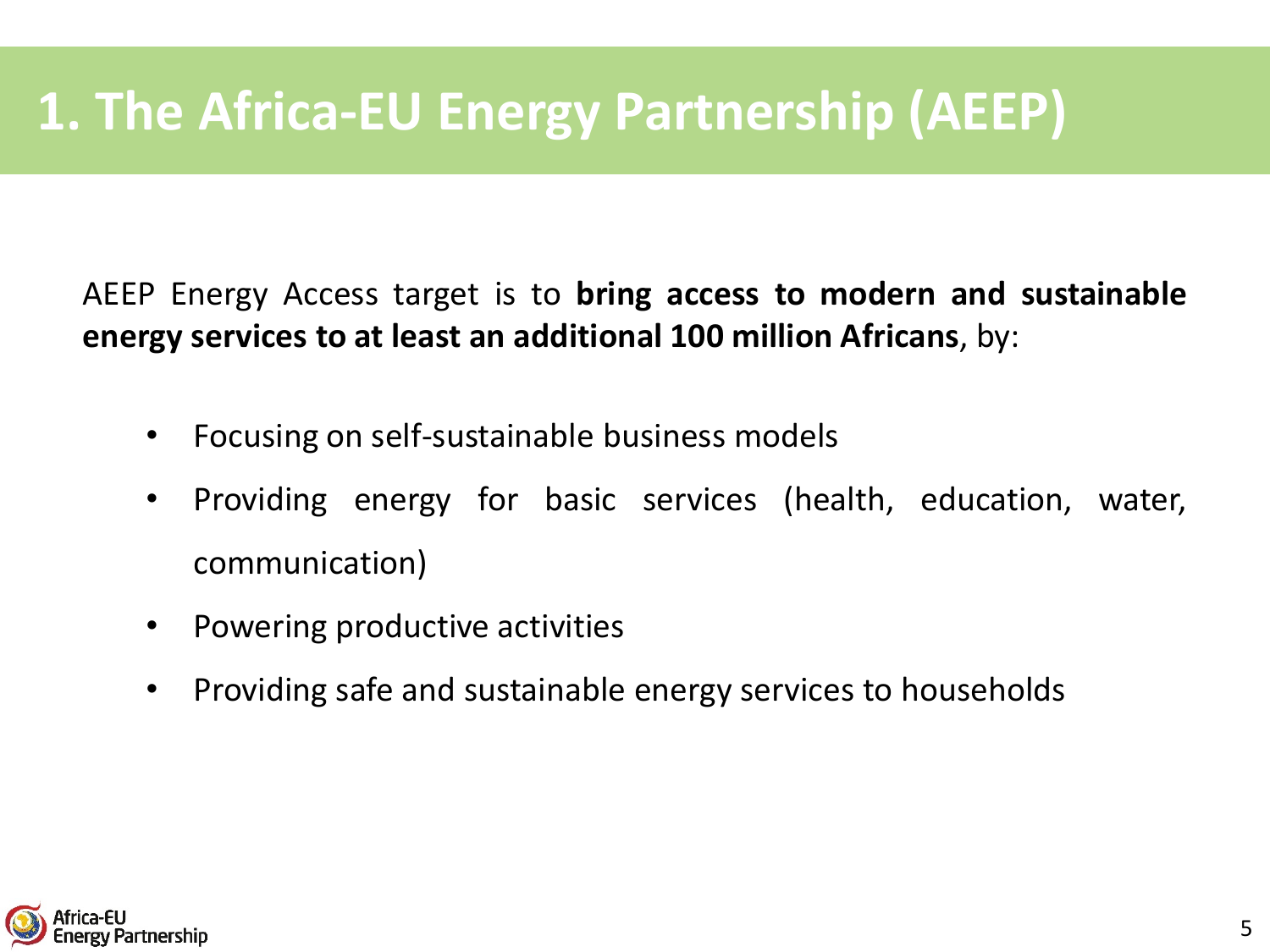## 2. The AEEP Energy Access Workstream (EA WS)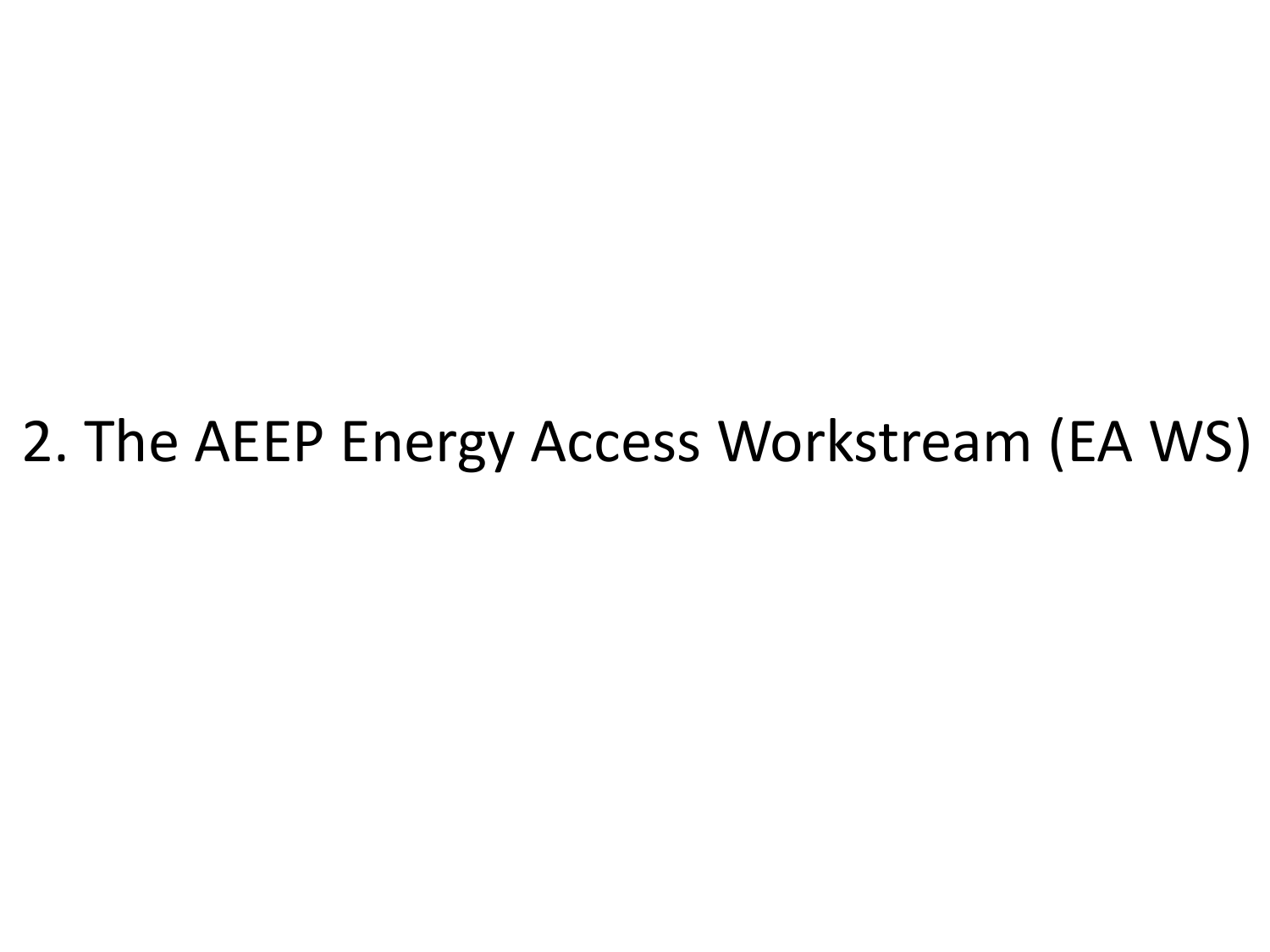### **2. The AEEP Energy Access Workstream (EA WS)**

- Objective: **Help the AEEP reach its 2020 energy access target**
- **Focus on powering Africa with renewable energy**, grid/off-grid, small and medium scale, rural and (peri) urban electrification, clean cooking
- **Stakeholder governance** structure:
	- Private sector: Alliance for Rural Electrification (EA WS custodian)
	- Public sector: AEEP Secretariat & Club ER
	- NGO / CSO: Practical Action
	- Academia: Strathmore University







6 Source: David Lecoque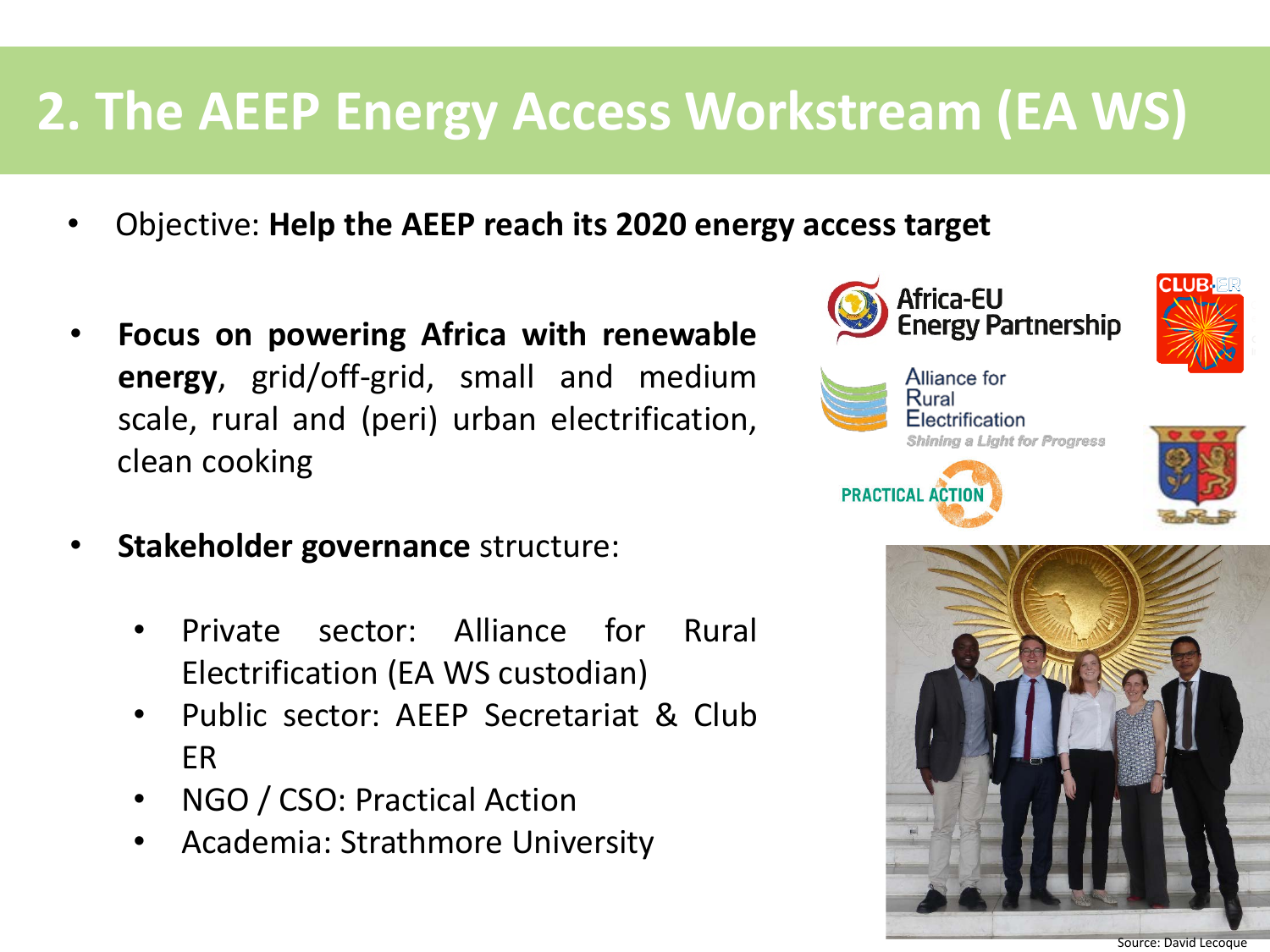## **2. The AEEP Energy Access Workstream (EA WS)**

- To **engage stakeholders from public and private sector, NGOs and academia** to feed into policy dialogue & raise awareness for energy access:
	- Africa [Biogas](https://www.hivos.org/news/hivos-announces-africa-biogas-and-clean-cooking-conference) and Clean Cooking Conference (5-7 Apr 2016, Addis Ababa)
	- 2nd AEEP [Stakeholder](http://www.aeep-forum.org/) Forum (Milan, 16-17 May 2016)
	- [Sustainable](https://www.ruralelec.org/event-calendar/sustainable-energy-southern-africa-forum-africa-eu-energy-partnership) Energy Southern Africa Forum (Lusaka, 31 Jan 2 Feb 2017) + project site visits
- $→$  **Knowledge sharing & Capacity building** 
	- Thematic study and webinar on Best [Practices](http://www.euei-pdf.org/en/aeep/thematic-work-streams/aeep-energy-access-best-practices-2016)
	- Share relevant info and activities on energy access through EA WS communication channels
- **Raise awareness for the activities of young professionals working towards clean energy access in Africa**
	- Award ceremony during ARE Energy Access [Investment](https://www.ruralelec.org/event-calendar/are-energy-access-investment-forum) [Forum](https://www.ruralelec.org/event-calendar/are-energy-access-investment-forum) (22-23 Mar 2017, Lisbon) [8](http://www.euei-pdf.org/en/aeep/thematic-work-streams/aeep-energy-access-best-practices-2016)



**AEEP Energy Access** Best Practices 2016